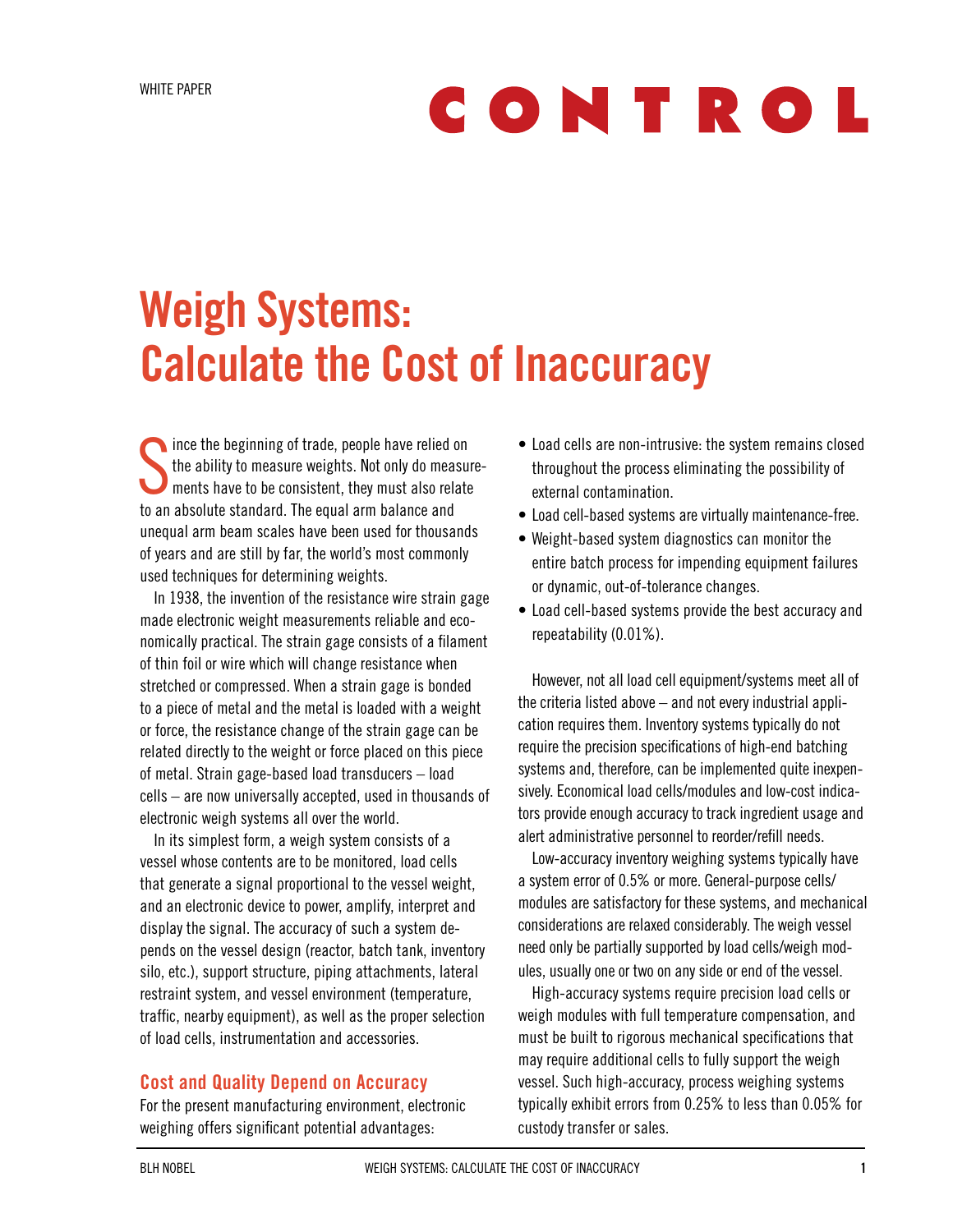#### WHY ELECTRONIC WEIGHING?

The majority of electronic weighing systems are used for one of the following purposes:

Reduce Inventory Costs - Efficient and accurate control of inventory by weight allows the user to maintain the optimum amount of material on hand for efficientproduction without costly excesses. Accurate inventory can also result in a reduced number of storage vessels and area, contributing to further cost savings.

Reduce Labor Costs - Process automation through installation of automatic batching systems can eliminate a substantial amount of manual input. Centralized inventory control readouts Reduce inventory costs obviate the need for visual inspection of storage areas.

Improve Product Quality - Accurate batch control improves the consistency of end product quality resulting in improved product acceptance and reduces costly product rejects and rework. It is easily understood why an electronic weigh system has advantages over a mechanical beam type system. Some of the advantages are:

- 1) Due to the low deflection of the load transducer, a load transducer-based weighing system has a fast response or settling time.
- 2) The higher the capacity of the weighing system, the lower the cost will be of the weighing structure.
- 3) Remote measurements can be made.
- 4) The weight information can be processed directly to eliminate human error.
- 5) Microprocessor-based instruments communicate directly with programmable controllers and distributed control systems.
- 6) Electronic weighing systems often can be adapted to existing installations.
- 7) Load transducers and associated electronics are solid-state devices and, therefore, are not subjected to wear such as found in the knife edges, supports and flow meter paddle wheels used in other systems.

Signs that a weighing system may be incurring excessive costs include:

- Recurrent system downtime where load cells or load cell indicator is suspect.
- Product inconsistency from batch to batch.
- Unexplained spikes, surges, or drift periods encountered.
- Performance or quality tolerance specifications increase based upon customer demand.

#### Errors Add Up

Load cells of varying qualities, materials and shapes are combined with different grades of measurement instrumentation in an endless variety of mechanical weighing system designs, resulting in a wide choice of repeatability and accuracies from within less than 0.05% to 0.5% or more. And like most digital instrumentation, weighing systems often can be read to any number of decimal places, offering the impression of high precision and accuracy, whether or not it exists.

The difference in accuracy and repeatability between one combination and another may be hard to quantify or seem insignificant. How much accuracy do you need? How does it affect product quality and cost? Which system(s) are accurate enough? Is it worth spending the extra cost of more accurate equipment?

A statistical analysis of accuracy and its impact on lifecycle cost should be part of the application engineering of every weigh system. Such an analysis requires access to specifications for each proposed system component, calculation of system accuracy, and the batch frequency, quantity and cost of weighed materials to calculate the cost of imprecision – the lifecycle cost of product or raw material wasted as a consequence of inaccuracy.

Syscalc, a sizing software system by BLH Nobel, performs this statistical analysis. The software calculates the exact load cell capacity, profiles actual system performance with a complete error analysis, and precisely predicts functional system signal levels for alternative suppliers' as well as BLH Nobel load cells and measurement instrumentation.

Load cell and instrument model numbers are entered into the calculator, which accesses error components based on published datasheets. It also accounts for temperature variations and in hazardous areas, any effects from using intrinsic safety barriers.